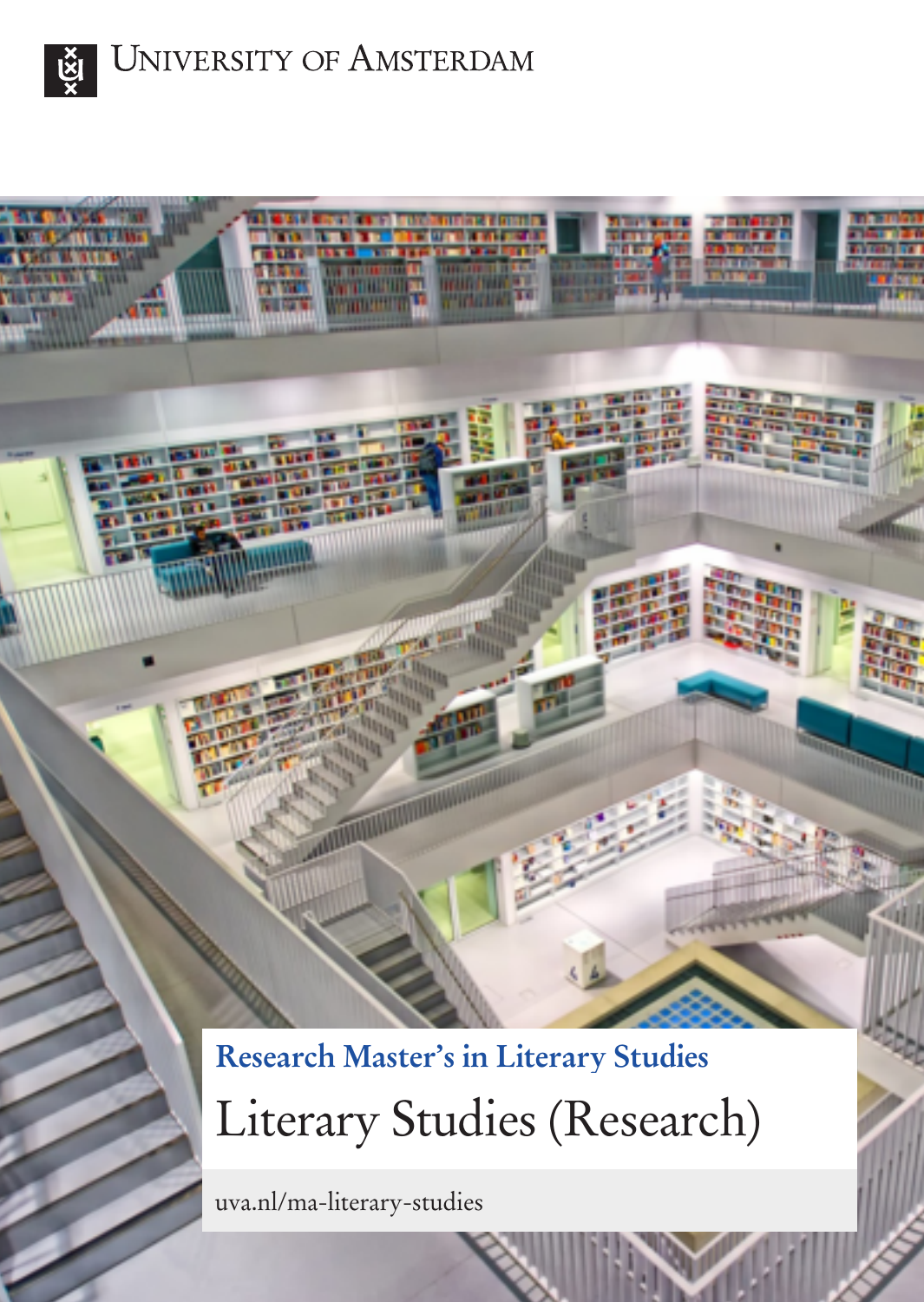### **Dr Ansgar Mohnkern**



'The study of literature helps us to orient ourselves, to be better informed, and to prevent us from taking for granted what is given to us as "natural" or "eternal".'

In this programme, literature is studied as a transnational phenomenon that offers in-depth insight into a wide range of cultural practices. The programme explores the sociocultural relevance of metaphors, symbols, aesthetic experiences, narratives and the framing of ideas. It also offers the opportunity to specialise in specific literatures, such as Dutch, English, or German.

The degree distinguishes itself through its thorough grounding in the research practice and the analytical toolkit of Literary Studies, which can be applied to literary and other text-based media in an interdisciplinary perspective. This master offers you the freedom to focus on a topic that fascinates you and encourages you to set out your own research path. We offer a broad selection of electives and our tutorial set-up allows you to explore topics in-depth.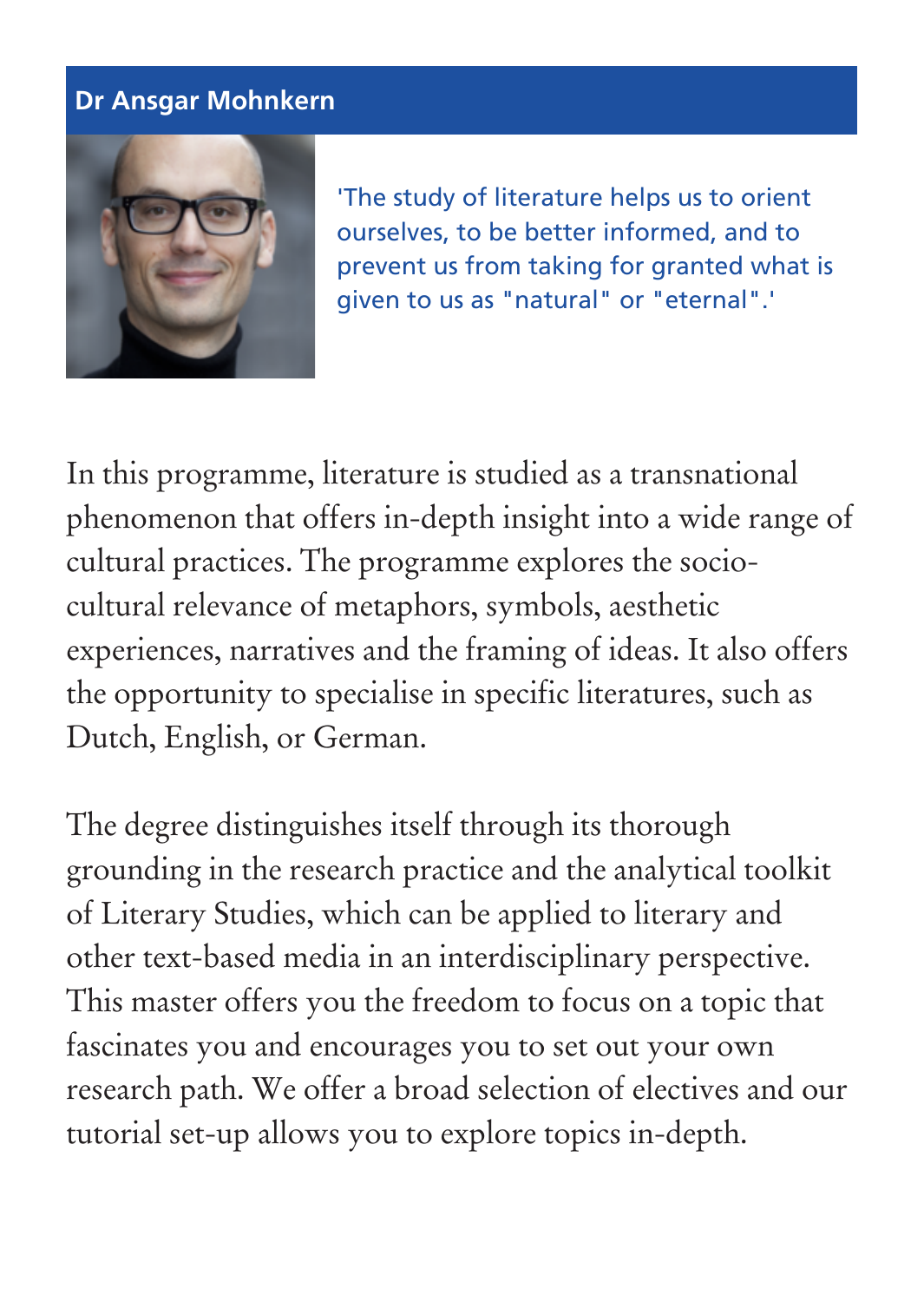## **Career prospects**

You will be trained and prepared for a future in the academic and cultural sectors. Graduates from this programme regularly gain entry to funded PhD programmes, which has recently included positions at the University of Amsterdam, the University of Giessen and the University of Warwick. The programme also addresses the more practical side of academia: you will learn how to write a PhD proposal and are encouraged to participate in conferences and write articles as part of your research trajectory. At the same time, you will also gain vital skills for a variety of professions in the cultural sector – for example in publishing, literary and cultural institutions, museums and journalism. You will be qualified for positions with strong analytical and investigative components, and will be highly-trained in writing and public speaking.

### **Spotlight on a course**

**Key debates in Literary and Cultural Studies (12 ECTS)** Why do we approach research topics the way we do? This core course provides you with fundamental insights into a series of key concepts, debates and methodologies and assesses how they shape the field of Literary Studies. Through specific case studies, we explore how concepts like metaphoricity or genre can be deployed. We aim to research how texts, concepts and methods inform each other and how literary concepts and approaches can be applied productively and critically.